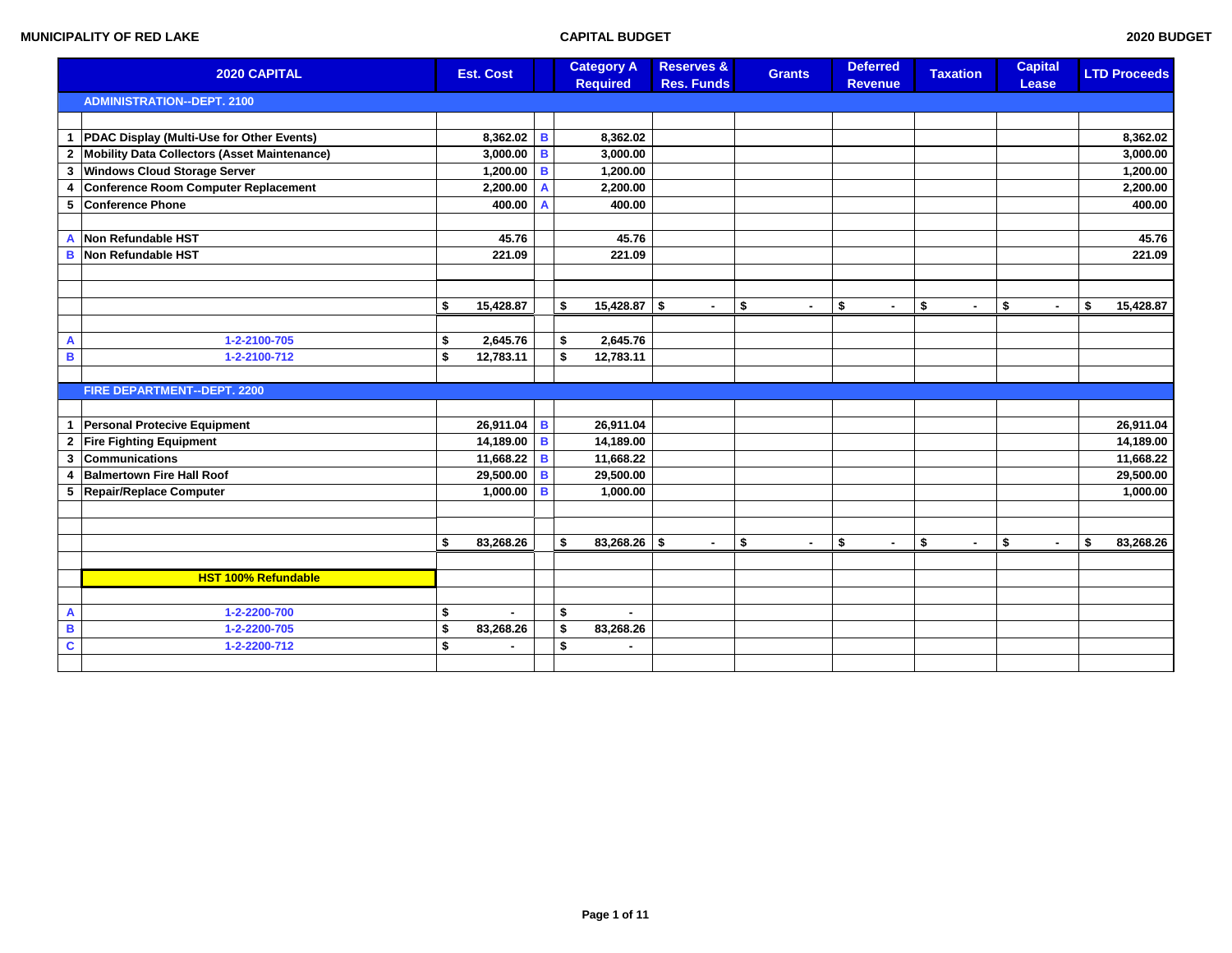|                | <b>2020 CAPITAL</b>                       | <b>Est. Cost</b> |                | <b>Category A</b><br><b>Required</b> | <b>Reserves &amp;</b><br><b>Res. Funds</b> | <b>Grants</b>        | <b>Deferred</b><br><b>Revenue</b> | <b>Taxation</b> | <b>Capital</b><br>Lease | <b>LTD Proceeds</b> |
|----------------|-------------------------------------------|------------------|----------------|--------------------------------------|--------------------------------------------|----------------------|-----------------------------------|-----------------|-------------------------|---------------------|
|                | <b>PUBLIC WORKS--DEPT. 2300</b>           |                  |                |                                      |                                            |                      |                                   |                 |                         |                     |
|                |                                           |                  |                |                                      |                                            |                      |                                   |                 |                         |                     |
| $\mathbf{1}$   | <b>PW Capital Improvements</b>            | 3,775.75         | $\overline{A}$ | 3,775.75                             |                                            |                      |                                   |                 |                         | 3,775.75            |
|                | 2 Stationary Natural Gas Pressure Washer  | 14,400.00 B      |                | 14.400.00                            |                                            |                      | 14.400.00                         |                 |                         |                     |
| 3              | Unit #11 Replacement (Tandem) 2005        | 45,000.00        | B              | 45,000.00                            |                                            |                      |                                   |                 |                         | 45,000.00           |
| 4              | Unit #7 Replacement (Backhoe Loader) 1992 | $50,000.00$ B    |                | 50,000.00                            |                                            |                      |                                   |                 |                         | 50,000.00           |
| 5              | MT7 Trackless With Accessories            | 191,620.00       | B              | 191,620.00                           |                                            |                      |                                   |                 |                         | 191,620.00          |
| 6              | Unit #24 Replacement (Supv. Truck) 2009   | 46,543.00        | B              | 46,543.00                            |                                            |                      |                                   |                 |                         | 46,543.00           |
| $\overline{7}$ | <b>Asphalt Patching</b>                   | 200,000.00       |                | 200,000.00                           |                                            |                      |                                   |                 |                         | 200,000.00          |
| 8              | <b>Line Painting</b>                      | 6,500.00         |                | 6,500.00                             |                                            |                      |                                   |                 |                         | 6,500.00            |
| 9              | Fencing--PW Yard                          | 5,000.00         | H              | 5,000.00                             |                                            |                      |                                   |                 |                         | 5,000.00            |
|                | 10 Crack Sealing                          | 20,000.00        | G              | 20,000.00                            |                                            |                      |                                   |                 |                         | 20,000.00           |
|                | 11 Bridge Repair--Howey Bay Road          | 9,000.00         | $\mathbf c$    | 9,000.00                             |                                            |                      |                                   |                 |                         | 9,000.00            |
|                | 12 $ C \text{ can (basic)}$               | 5,000.00         | $\overline{A}$ | 5,000.00                             |                                            |                      |                                   |                 |                         | 5,000.00            |
|                | 13 Sidewalks                              | 75,000.00        | D              | 75,000.00                            |                                            |                      |                                   |                 |                         | 75,000.00           |
|                | 14 Sewer Camera Upgrade                   | 13,500.00        | B              | 13,500.00                            |                                            |                      |                                   |                 |                         | 13,500.00           |
| 15             | <b>Metal Detector</b>                     | 2,000.00         | B              | 2,000.00                             |                                            |                      |                                   |                 |                         | 2,000.00            |
|                | 16 Dual slope level / machine control     | 8,000.00         | B              | 8,000.00                             |                                            |                      |                                   |                 |                         | 8,000.00            |
|                | 17 Wireless Bridge to Fire Department     | 400.00           | F              | 400.00                               |                                            |                      |                                   |                 |                         | 400.00              |
|                |                                           |                  |                |                                      |                                            |                      |                                   |                 |                         |                     |
| A              | Non Refundable HST                        | 154.45           |                | 154.45                               | $\blacksquare$                             |                      |                                   |                 |                         | 154.45              |
| в              | Non Refundable HST                        | 6,530.71         |                | 6,530.71                             | $\blacksquare$                             |                      | 253.44                            |                 |                         | 6,277.27            |
| C              | Non Refundable HST                        | 158.40           |                | 158.40                               | $\blacksquare$                             |                      |                                   |                 |                         | 158.40              |
| D              | Non Refundable HST                        | 1,320.00         |                | 1,320.00                             | $\sim$                                     |                      | $\blacksquare$                    |                 |                         | 1,320.00            |
| Е              | Non Refundable HST                        |                  |                |                                      | $\sim$                                     |                      | $\sim$                            |                 |                         |                     |
| F              | Non Refundable HST                        | 7.04             |                | 7.04                                 | $\blacksquare$                             |                      |                                   |                 |                         | 7.04                |
| G              | Non Refundable HST                        | 352.00           |                | 352.00                               | $\blacksquare$                             |                      | $\sim$                            |                 |                         | 352.00              |
| н              | Non Refundable HST                        | 88.00            |                | 88.00                                | $\sim$                                     |                      | $\sim$                            |                 |                         | 88.00               |
|                | Non Refundable HST                        | 3,634.40         |                | 3,634.40                             | $\sim$                                     |                      | $\sim$                            |                 |                         | 3,634.40            |
|                |                                           |                  |                |                                      |                                            |                      |                                   |                 |                         |                     |
|                |                                           | 707,983.75<br>\$ |                | 707,983.75 \$<br>\$                  | $\blacksquare$                             | \$<br>$\blacksquare$ | $$14,653.44$ \\$                  | $\blacksquare$  | \$                      | \$<br>693,330.31    |
|                |                                           |                  |                |                                      |                                            |                      |                                   |                 |                         |                     |
| A              | 1-2-2300-700                              | 8,930.20<br>\$   |                | 8,930.20<br>\$                       | l \$<br>$\sim$                             |                      | \$                                |                 |                         | \$<br>8,930.20      |
| $\, {\bf B}$   | 1-2-2300-705                              | \$<br>377,593.71 |                | \$<br>377,593.71                     | l \$<br>$\blacksquare$                     |                      | \$<br>14,653.44                   |                 |                         | \$<br>362,940.27    |
| $\mathbf c$    | 1-2-2300-706                              | \$<br>9,158.40   |                | \$<br>$9,158.40$ \$                  | $\sim$                                     |                      | \$                                |                 |                         | \$<br>9,158.40      |
| $\mathbf D$    | 1-2-2300-709                              | \$<br>76,320.00  |                | \$<br>76,320.00                      | ا \$<br>$\sim$                             |                      | \$<br>$\sim$                      |                 |                         | \$<br>76,320.00     |
| Е              | 1-2-2300-711                              | \$               |                | \$                                   | \$<br>$\sim$                               |                      | \$<br>$\sim$                      |                 |                         | \$                  |
| F              | 1-2-2300-712                              | \$<br>407.04     |                | \$<br>407.04                         | -\$<br>$\sim$                              |                      | \$<br>$\sim$                      |                 |                         | \$<br>407.04        |
| $\mathbf G$    | 1-2-2300-720                              | \$<br>20,352.00  |                | \$<br>$20,352.00$ \$                 | $\sim$                                     |                      | \$<br>$\sim$                      |                 |                         | \$<br>20,352.00     |
| H              | 1-2-2300-723                              | \$<br>5,088.00   |                | \$<br>5,088.00                       | l \$<br>$\sim$                             |                      | \$<br>$\blacksquare$              |                 |                         | \$<br>5,088.00      |
| T.             | 1-2-2300-730                              | \$<br>210,134.40 |                | \$<br>$210,134.40$ \$                | $\sim$                                     |                      | \$<br>$\sim$                      |                 |                         | \$<br>210,134.40    |
|                |                                           |                  |                |                                      |                                            |                      |                                   |                 |                         |                     |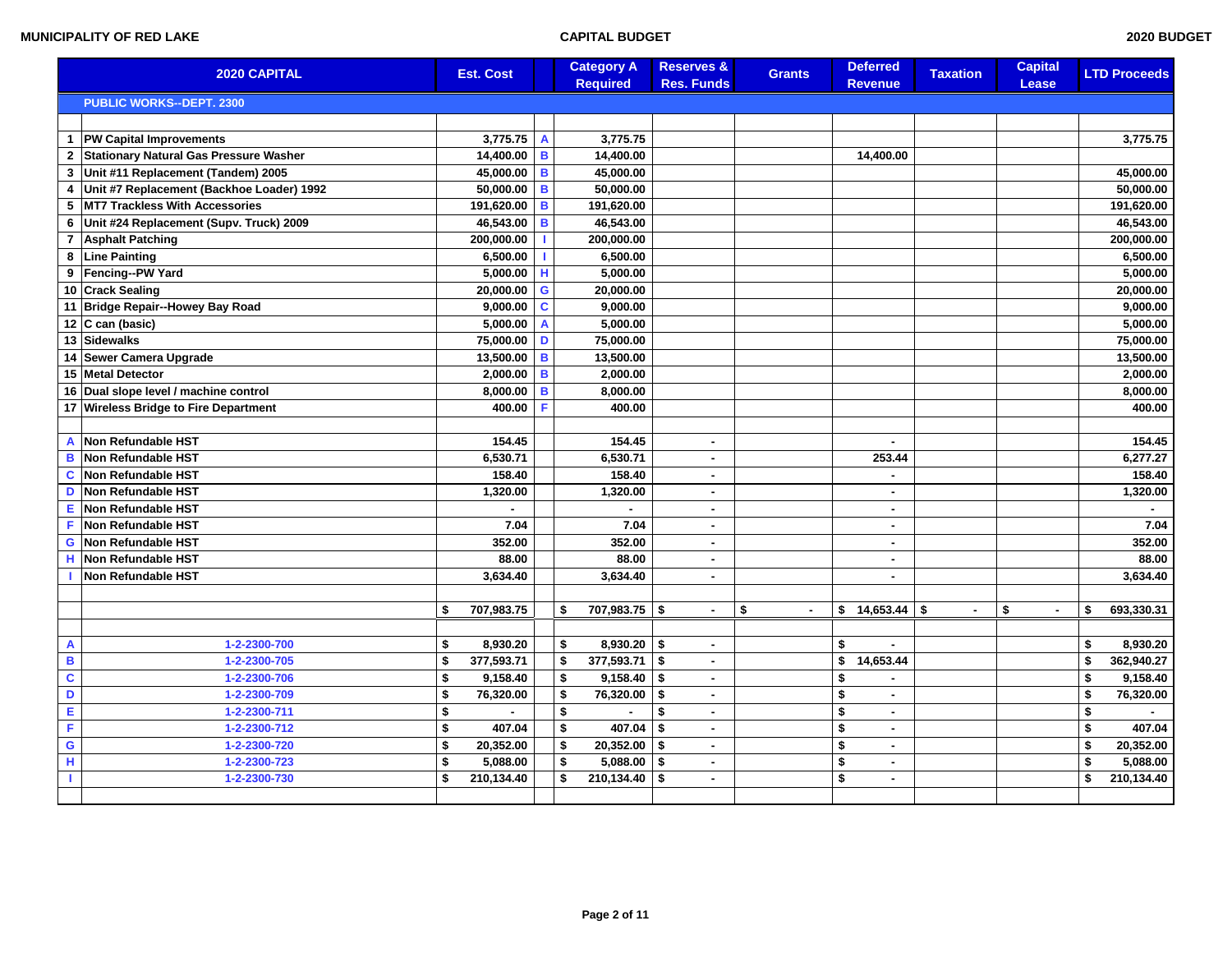| 2020 CAPITAL            |                                                                | <b>Est. Cost</b>   |             | <b>Category A</b><br><b>Required</b> | <b>Reserves &amp;</b><br><b>Res. Funds</b> | <b>Grants</b>                                                 | <b>Deferred</b><br><b>Revenue</b> | <b>Taxation</b>      | <b>Capital</b><br><b>Lease</b> | <b>LTD Proceeds</b> |
|-------------------------|----------------------------------------------------------------|--------------------|-------------|--------------------------------------|--------------------------------------------|---------------------------------------------------------------|-----------------------------------|----------------------|--------------------------------|---------------------|
|                         | FERRY--DEPT. 2350                                              |                    |             |                                      |                                            |                                                               |                                   |                      |                                |                     |
|                         |                                                                |                    |             |                                      |                                            |                                                               |                                   |                      |                                |                     |
| 1                       | <b>Fire Supression Rebuild</b>                                 | 10,000.00          | A           | 10,000.00                            |                                            |                                                               |                                   |                      |                                | 10,000.00           |
|                         |                                                                |                    |             |                                      |                                            |                                                               |                                   |                      |                                |                     |
| А                       | Non Refundable HST                                             | 176.00             |             | 176.00                               |                                            |                                                               |                                   |                      |                                | 176.00              |
|                         |                                                                |                    |             |                                      |                                            |                                                               |                                   |                      |                                |                     |
|                         |                                                                | \$<br>10,176.00    |             | 10,176.00<br>\$                      | \$                                         | \$<br>$\sim$                                                  | \$                                | \$<br>$\blacksquare$ | \$                             | \$<br>10,176.00     |
|                         |                                                                |                    |             |                                      |                                            |                                                               |                                   |                      |                                |                     |
| A                       | 1-2-2350-705                                                   | \$<br>10,176.00    |             | \$<br>10,176.00                      |                                            |                                                               |                                   |                      |                                |                     |
|                         | <b>INFRASTRUCTURE DEV.--DEPT. 2355</b>                         |                    |             |                                      |                                            |                                                               |                                   |                      |                                |                     |
|                         |                                                                |                    |             |                                      |                                            |                                                               |                                   |                      |                                |                     |
| 1                       | <b>Survey Monument--Concrete</b>                               | 5,000.00           | A           | 5,000.00                             |                                            |                                                               |                                   |                      |                                | 5,000.00            |
| $\mathbf 2$             | Survey Monument--Power                                         | 2,000.00           | A           | 2,000.00                             |                                            |                                                               |                                   |                      |                                | 2,000.00            |
| 3                       | Survey Monument--Waterproof Cover                              | 1,000.00           | A           | 1,000.00                             |                                            |                                                               |                                   |                      |                                | 1,000.00            |
|                         |                                                                |                    |             |                                      |                                            |                                                               |                                   |                      |                                |                     |
| Α                       | Non Refundable HST                                             | 140.80             |             | 140.80                               |                                            |                                                               |                                   |                      |                                | 140.80              |
|                         |                                                                |                    |             |                                      |                                            |                                                               |                                   |                      |                                |                     |
|                         |                                                                | \$<br>8,140.80     |             | \$<br>$8,140.80$ \$                  | ۰.                                         | \$<br>$\sim$                                                  | \$<br>$\sim$                      | \$<br>$\blacksquare$ | \$                             | \$<br>8,140.80      |
|                         |                                                                |                    |             |                                      |                                            |                                                               |                                   |                      |                                |                     |
| A                       | 1-2-2355-705                                                   | \$<br>8,140.80     |             | \$<br>8,140.80                       |                                            |                                                               |                                   |                      |                                |                     |
|                         |                                                                |                    |             |                                      |                                            |                                                               |                                   |                      |                                |                     |
|                         | ICP RURAL & NORTHER STREAM PAVING/SIDEWALK PROJECT--DEPT. 2XXX |                    |             |                                      |                                            |                                                               |                                   |                      |                                |                     |
|                         |                                                                |                    |             |                                      |                                            |                                                               |                                   |                      |                                |                     |
| 1                       | Engineering                                                    | 50,000.00          | A           | 25,000.00                            | 212,770.47                                 | 2,280,491.74                                                  | 384,113.50                        |                      |                                |                     |
| $\mathbf{2}$            | Asphalt                                                        | 2,436,931.75       | B           | 1,218,465.88                         |                                            |                                                               |                                   |                      |                                |                     |
| 3                       | Concrete                                                       | 2,187,299.25       | $\mathbf c$ | 1,093,649.63                         |                                            |                                                               |                                   |                      |                                |                     |
| 4                       | <b>Storm Drainage</b>                                          | 748,277.00         | D           | 374,138.50                           |                                            |                                                               |                                   |                      |                                |                     |
|                         | 5 Contingency                                                  | 232,711.55         | Е           | 116,355.78                           |                                            |                                                               |                                   |                      |                                |                     |
|                         | Non Refundable HST                                             | 880.00             |             | 440.00                               |                                            |                                                               |                                   |                      |                                |                     |
| Α<br>B                  | Non Refundable HST                                             | 42,890.00          |             | 21,445.00                            |                                            |                                                               |                                   |                      |                                | $\sim$<br>$\sim$    |
| C                       | Non Refundable HST                                             | 38,496.47          |             | 19,248.23                            |                                            |                                                               |                                   |                      |                                | $\sim$              |
| D                       | Non Refundable HST                                             | 13,169.68          |             | 6,584.84                             |                                            |                                                               |                                   |                      |                                | $\sim$              |
| Ė                       | Non Refundable HST                                             | 4,095.72           |             | 2,047.86                             |                                            |                                                               |                                   |                      |                                | $\sim$              |
| F                       | Non Refundable HST                                             | $\blacksquare$     |             | $\sim$                               |                                            |                                                               |                                   |                      |                                | $\sim$              |
|                         |                                                                |                    |             |                                      |                                            |                                                               |                                   |                      |                                |                     |
|                         |                                                                | \$5,754,751.41     |             | \$                                   |                                            | $2,877,375.71$ \$ 212,770.47 \$ 2,280,491.74 \$ 384,113.50 \$ |                                   | $\blacksquare$       | \$<br>$\blacksquare$           | \$<br>$\sim$        |
|                         |                                                                |                    |             |                                      |                                            |                                                               |                                   |                      |                                |                     |
| $\mathbf{A}$            | 1-2-2370-7XX                                                   | \$<br>50,880.00    |             | \$<br>25,440.00                      |                                            |                                                               |                                   |                      |                                |                     |
| $\, {\bf B}$            | 1-2-2370-7XX                                                   | \$2,479,821.75     |             | \$1,239,910.87                       |                                            |                                                               |                                   |                      |                                |                     |
| $\overline{\mathbf{c}}$ | 1-2-2370-7XX                                                   | \$<br>2,225,795.72 |             | \$<br>1,112,897.86                   |                                            |                                                               |                                   |                      |                                |                     |
| D                       | 1-2-2370-7XX                                                   | \$<br>761,446.68   |             | 380,723.34<br>\$                     |                                            |                                                               |                                   |                      |                                |                     |
| E                       | 1-2-2370-7XX                                                   | \$<br>236,807.27   |             | \$<br>118,403.64                     |                                            |                                                               |                                   |                      |                                |                     |
| F                       | 1-2-2370-7XX                                                   | \$                 |             | \$<br>$\sim$                         |                                            |                                                               |                                   |                      |                                |                     |
|                         |                                                                |                    |             |                                      |                                            |                                                               |                                   |                      |                                |                     |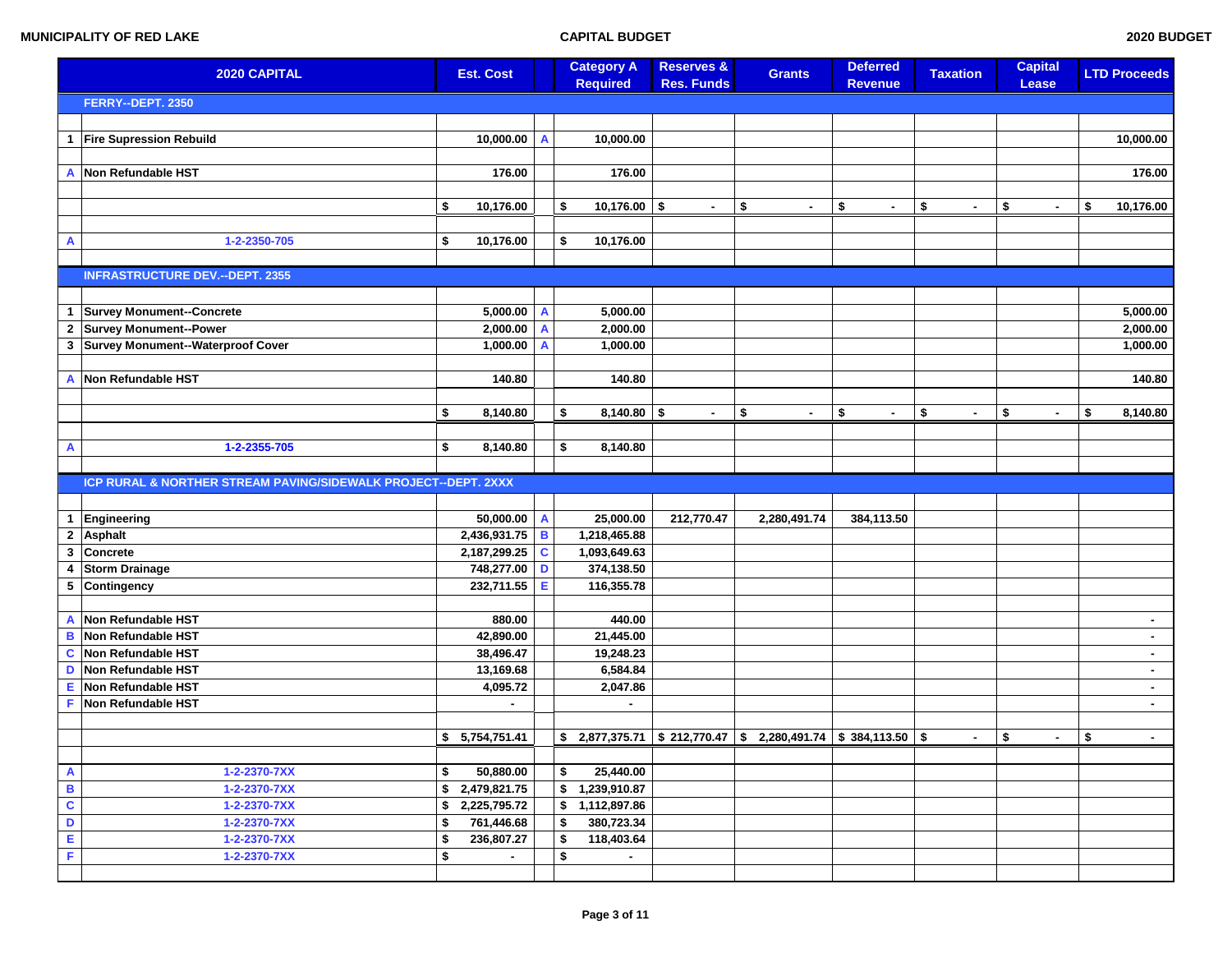|                         | <b>2020 CAPITAL</b>                                   |    | <b>Est. Cost</b> |   | <b>Category A</b><br><b>Required</b> |                              | <b>Reserves &amp;</b><br><b>Res. Funds</b> | <b>Grants</b>        | <b>Deferred</b><br><b>Revenue</b> |                | <b>Taxation</b>      | <b>Capital</b><br>Lease |        | <b>LTD Proceeds</b> |
|-------------------------|-------------------------------------------------------|----|------------------|---|--------------------------------------|------------------------------|--------------------------------------------|----------------------|-----------------------------------|----------------|----------------------|-------------------------|--------|---------------------|
|                         | <b>HIGHWAY 618--DEPT. 2379</b>                        |    |                  |   |                                      |                              |                                            |                      |                                   |                |                      |                         |        |                     |
|                         |                                                       |    |                  |   |                                      |                              |                                            |                      |                                   |                |                      |                         |        |                     |
| $\mathbf 1$             | Deficiency Repairs / Panel Repl.                      |    | 27,000.00        | A |                                      | 27,000.00                    |                                            |                      |                                   |                |                      |                         |        | 27,000.00           |
|                         |                                                       |    |                  |   |                                      |                              |                                            |                      |                                   |                |                      |                         |        |                     |
| A                       | Non Refundable HST                                    |    | 475.20           |   |                                      | 475.20                       |                                            |                      |                                   |                |                      |                         |        | 475.20              |
|                         |                                                       |    |                  |   |                                      |                              |                                            |                      |                                   |                |                      |                         |        |                     |
|                         |                                                       |    |                  |   |                                      |                              |                                            |                      |                                   |                |                      |                         |        |                     |
|                         |                                                       | \$ | 27,475.20        |   | \$                                   | $27,475.20$ \$               | $\blacksquare$                             | \$<br>$\blacksquare$ | \$                                | $\sim$         | \$<br>$\sim$         | \$                      | $\sim$ | \$<br>27,475.20     |
|                         |                                                       |    |                  |   |                                      |                              |                                            |                      |                                   |                |                      |                         |        |                     |
| $\overline{A}$          | 1-2-2379-709                                          | \$ | 27,475.20        |   | \$                                   | 27,475.20                    |                                            |                      |                                   |                |                      |                         |        |                     |
|                         |                                                       |    |                  |   |                                      |                              |                                            |                      |                                   |                |                      |                         |        |                     |
|                         | <b>SANITARY SEWER--DEPT. 2400</b>                     |    |                  |   |                                      |                              |                                            |                      |                                   |                |                      |                         |        |                     |
|                         |                                                       |    |                  |   |                                      |                              |                                            |                      |                                   |                |                      |                         |        |                     |
|                         | 1   RL--WSER Dechlorination (RV Anderson Engineering) |    | 90,946.47 D      |   |                                      | 90,946.47                    |                                            |                      |                                   |                |                      |                         |        | 90,946.47           |
|                         | 2 RL--RAS Pump - Flygt Submersible - 3 HP             |    | 8,000.00         | В |                                      | 8,000.00                     |                                            |                      |                                   |                |                      |                         |        | 8,000.00            |
| $\mathbf{3}$            | RL--Decant Pump - Flygt Submersible - 3 HP            |    | 8,000.00         | в |                                      | 8,000.00                     |                                            |                      |                                   |                |                      |                         |        | 8,000.00            |
| 4                       | CO--Lagoon Crushed Asphalt                            |    | 10,000.00        | в |                                      | 10,000.00                    |                                            |                      |                                   |                |                      |                         |        | 10,000.00           |
| 5                       | BT--Lift Station #2 - Transfer Switch                 |    | 12,500.00        | B |                                      | 12,500.00                    |                                            |                      |                                   |                |                      |                         |        | 12,500.00           |
|                         | 6   LS#1 Forcemain Design Replacement                 |    | 150,000.00       | B |                                      | 150,000.00                   |                                            |                      |                                   |                |                      |                         |        | 150,000.00          |
|                         |                                                       |    |                  |   |                                      |                              |                                            |                      |                                   |                |                      |                         |        |                     |
| A                       | Non Refundable HST                                    |    |                  |   |                                      | $\blacksquare$               |                                            |                      |                                   |                |                      |                         |        | $\sim$              |
| B                       | Non Refundable HST                                    |    | 3,317.60         |   |                                      | 3,317.60                     |                                            |                      |                                   |                |                      |                         |        | 3,317.60            |
| C                       | Non Refundable HST                                    |    |                  |   |                                      |                              |                                            |                      |                                   |                |                      |                         |        |                     |
| D                       | Non Refundable HST                                    |    | 1,600.66         |   |                                      | 1,600.66                     |                                            |                      |                                   |                |                      |                         |        | 1,600.66            |
|                         |                                                       |    |                  |   |                                      |                              |                                            |                      |                                   |                |                      |                         |        |                     |
|                         |                                                       | \$ | 284,364.73       |   | \$                                   | $284,364.73$ \$              | $\blacksquare$                             | \$<br>$\blacksquare$ | \$                                | $\blacksquare$ | \$<br>$\blacksquare$ | \$                      | $\sim$ | \$<br>284,364.73    |
| A                       | 1-2-2400-700                                          | \$ |                  |   | \$                                   |                              |                                            |                      |                                   |                |                      |                         |        |                     |
| $\, {\bf B}$            | 1-2-2400-705                                          | \$ | 191,817.60       |   | \$                                   | $\blacksquare$<br>191,817.60 |                                            |                      |                                   |                |                      |                         |        |                     |
| $\overline{\mathbf{c}}$ | 1-2-2400-706                                          | \$ |                  |   | \$                                   |                              |                                            |                      |                                   |                |                      |                         |        |                     |
| $\mathbf D$             | 1-2-2400-720                                          | \$ | 92,547.13        |   | \$                                   | 92,547.13                    |                                            |                      |                                   |                |                      |                         |        |                     |
|                         |                                                       |    |                  |   |                                      |                              |                                            |                      |                                   |                |                      |                         |        |                     |
|                         |                                                       |    |                  |   |                                      |                              |                                            |                      |                                   |                |                      |                         |        |                     |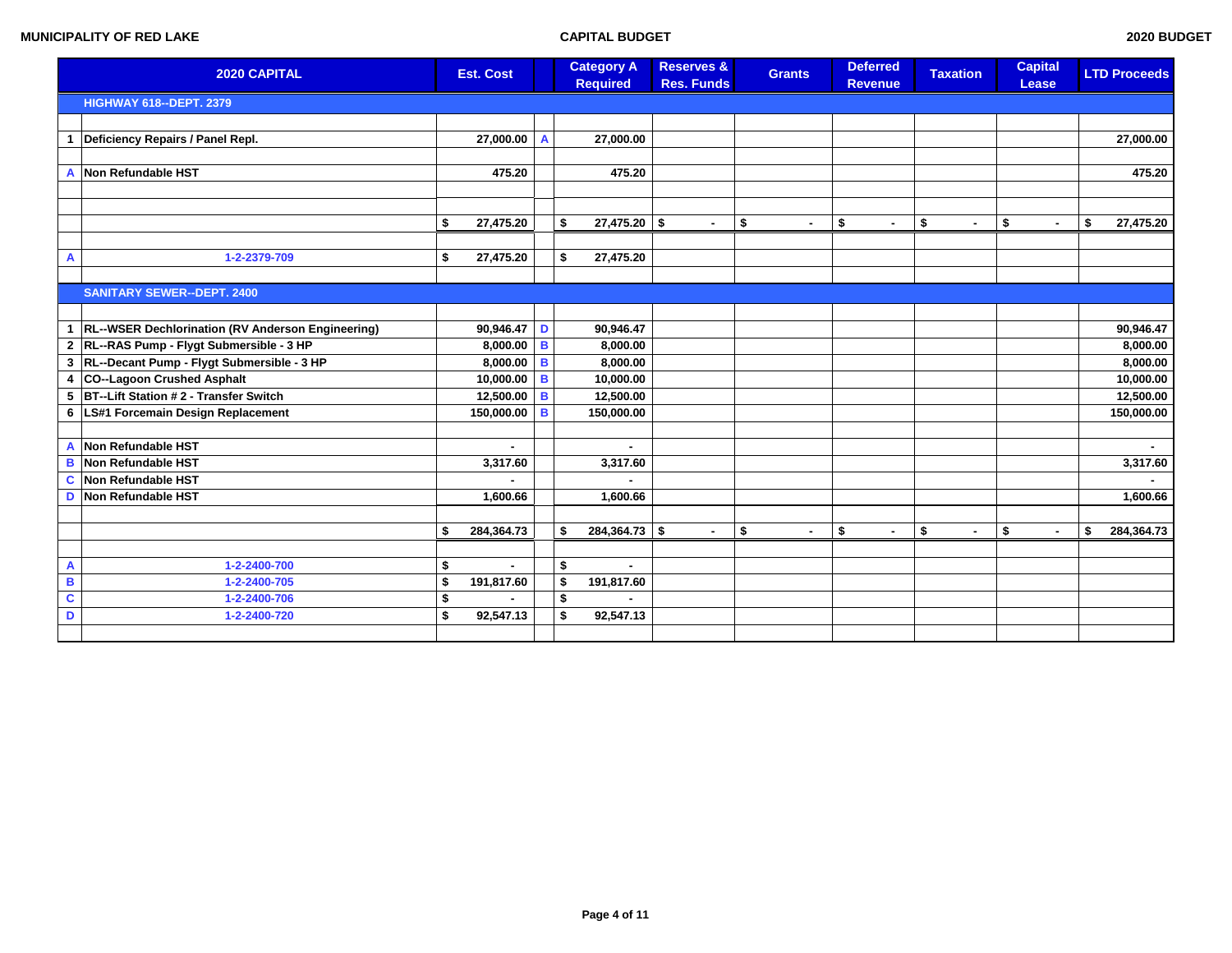|                         | 2020 CAPITAL                                                 | <b>Est. Cost</b>    |   | <b>Category A</b><br><b>Required</b> | <b>Reserves &amp;</b><br><b>Res. Funds</b> | <b>Grants</b> | <b>Deferred</b> | <b>Taxation</b>    | <b>Capital</b><br>Lease | <b>LTD Proceeds</b> |
|-------------------------|--------------------------------------------------------------|---------------------|---|--------------------------------------|--------------------------------------------|---------------|-----------------|--------------------|-------------------------|---------------------|
|                         | <b>WATER TREATMENT PLANT--DEPT. 2405</b>                     |                     |   |                                      |                                            |               | <b>Revenue</b>  |                    |                         |                     |
|                         |                                                              |                     |   |                                      |                                            |               |                 |                    |                         |                     |
| $\mathbf{1}$            | Madsen--RWPS Isolation Valve and PTTW Flow Meter             | 12,000.00 $\vert$ A |   | 12,000.00                            |                                            |               |                 |                    |                         | 12,000.00           |
| $\mathbf{2}$            | Madsen--Distribution Header Replacement                      | $5,259.31$ B        |   | 5,259.31                             | 5,259.31                                   |               |                 |                    |                         |                     |
| $\mathbf{3}$            | Madsen--Flow Meter (6") - Treated Water, Raw Water, Backwash | $5,000.00$ B        |   | 5,000.00                             |                                            |               |                 |                    |                         | 5,000.00            |
| $\overline{4}$          | Madsen--Programming & Automation (PTTW Flow Meter & High     | $6,000.00$ B        |   | 6,000.00                             |                                            |               |                 |                    |                         | 6,000.00            |
| 5                       | CO--Pre-Soda Ash Metering Pump - 25.3 Gal/h                  | $7,500.00$ B        |   | 7,500.00                             |                                            |               |                 |                    |                         | 7,500.00            |
| 6                       | CO--Polymer/Alum Metering Pump - 17.1 Gal/h                  | 6,500.00 B          |   | 6,500.00                             |                                            |               |                 |                    |                         | 6,500.00            |
| $\overline{7}$          | CO--High Lift Pump Motor - 25 HP                             | $5,000.00$ B        |   | 5,000.00                             |                                            |               |                 |                    |                         | 5,000.00            |
| 8                       | RL--Lightnin' Mixer (High RPM)                               | $6,000.00$ B        |   | 6,000.00                             |                                            |               |                 |                    |                         | 6,000.00            |
| 9                       | RL--Treated Water Flow Meter (10")                           | $7,500.00$ B        |   | 7,500.00                             |                                            |               |                 |                    |                         | 7,500.00            |
|                         | 10 RL--Transfer Switch and Power Monitor                     | $15,000.00$ B       |   | 15,000.00                            |                                            |               |                 |                    |                         | 15,000.00           |
|                         | 11 ROV Reservoir Cleaning and Inspection                     | 24,090.00           | B | 24,090.00                            |                                            |               |                 |                    |                         | 24,090.00           |
|                         |                                                              |                     |   |                                      |                                            |               |                 |                    |                         |                     |
| A                       | Non Refundable HST                                           | 211.20              |   | 211.20                               |                                            |               |                 |                    |                         | 211.20              |
| B                       | Non Refundable HST                                           | 1,546.15            |   | 1,546.15                             |                                            |               |                 |                    |                         | 1,453.58            |
| C                       | Non Refundable HST                                           |                     |   |                                      |                                            |               |                 |                    |                         | $\sim$              |
|                         |                                                              |                     |   |                                      |                                            |               |                 |                    |                         |                     |
|                         |                                                              | \$<br>101,606.66    |   | $101,606.66$ \$<br>\$                | $5,259.31$ \$                              | $\sim$        | \$<br>$\sim$    | \$<br>$\mathbf{r}$ | \$<br>$\sim$            | \$<br>96,254.78     |
|                         |                                                              |                     |   |                                      |                                            |               |                 |                    |                         |                     |
| A                       | 1-2-2405-700                                                 | \$<br>12,211.20     |   | \$<br>12,211.20                      |                                            |               |                 |                    |                         |                     |
| B                       | 1-2-2405-705                                                 | \$<br>89,395.46     |   | 89,395.46<br>\$                      |                                            |               |                 |                    |                         |                     |
| $\overline{\mathbf{c}}$ | 1-2-2405-712                                                 | \$<br>$\sim$        |   | \$<br>$\sim$                         |                                            |               |                 |                    |                         |                     |
|                         |                                                              |                     |   |                                      |                                            |               |                 |                    |                         |                     |
|                         | <b>WASTE TRANSFER SITE--DEPT. 2415</b>                       |                     |   |                                      |                                            |               |                 |                    |                         |                     |
|                         |                                                              |                     |   |                                      |                                            |               |                 |                    |                         |                     |
| $\mathbf{1}$            | <b>Remote Gate with Scalehouse Push Button</b>               | $4,275.00$ B        |   | 4,275.00                             |                                            |               |                 |                    |                         | 4,275.00            |
|                         | 2 Cylinder                                                   | 15,400.00   B       |   | 15,400.00                            |                                            |               |                 |                    |                         | 15,400.00           |
|                         |                                                              |                     |   |                                      |                                            |               |                 |                    |                         |                     |
| A                       | Non Refundable HST                                           | $\sim$              |   | $\sim$                               |                                            |               |                 |                    |                         |                     |
| B                       | Non Refundable HST                                           | 346.28              |   | 346.28                               |                                            |               |                 |                    |                         | 346.28              |
| C                       | Non Refundable HST                                           | $\blacksquare$      |   | $\sim$                               |                                            |               |                 |                    |                         | $\blacksquare$      |
| D                       | Non Refundable HST                                           |                     |   | $\sim$                               |                                            |               |                 |                    |                         | $\sim$              |
|                         |                                                              |                     |   |                                      |                                            |               |                 |                    |                         |                     |
|                         |                                                              | \$<br>20,021.28     |   | $20,021.28$ \$<br>\$                 | $\sim$                                     | \$<br>$\sim$  | \$<br>$\sim$    | \$<br>$\sim$       | \$                      | \$<br>20,021.28     |
|                         |                                                              |                     |   |                                      |                                            |               |                 |                    |                         |                     |
| A                       | 1-2-2415-700                                                 | \$                  |   | \$                                   |                                            |               |                 |                    |                         |                     |
| $\overline{\mathbf{B}}$ | 1-2-2415-705                                                 | \$<br>20,021.28     |   | \$<br>20,021.28                      |                                            |               |                 |                    |                         |                     |
| ¢                       | 1-2-2415-716                                                 | \$                  |   | \$                                   |                                            |               |                 |                    |                         |                     |
| D                       | 1-2-2415-720                                                 | \$<br>ä,            |   | \$<br>$\blacksquare$                 |                                            |               |                 |                    |                         |                     |
|                         |                                                              |                     |   |                                      |                                            |               |                 |                    |                         |                     |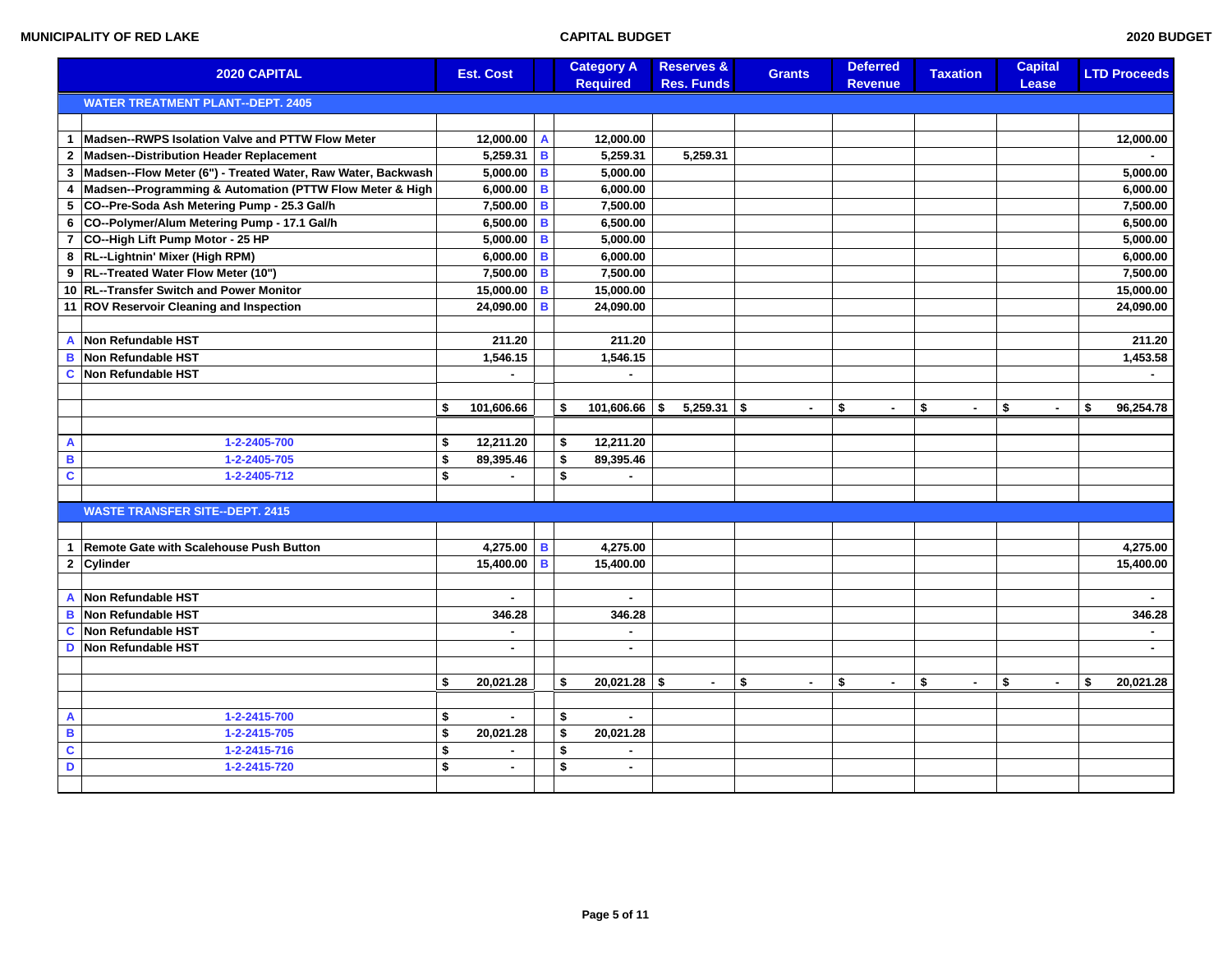|                         | 2020 CAPITAL                          |    | <b>Est. Cost</b> |                | <b>Category A</b><br><b>Required</b> | <b>Reserves &amp;</b><br><b>Res. Funds</b> | <b>Grants</b> | <b>Deferred</b><br><b>Revenue</b> | <b>Taxation</b>          | <b>Capital</b><br>Lease | <b>LTD Proceeds</b> |
|-------------------------|---------------------------------------|----|------------------|----------------|--------------------------------------|--------------------------------------------|---------------|-----------------------------------|--------------------------|-------------------------|---------------------|
|                         | <b>FACILITIES--DEPT. 2750</b>         |    |                  |                |                                      |                                            |               |                                   |                          |                         |                     |
|                         |                                       |    |                  |                |                                      |                                            |               |                                   |                          |                         |                     |
| $\mathbf{1}$            | <b>Wildlife Signage</b>               |    | 4,677.12         | $\mathbf c$    | 4,677.12                             |                                            |               |                                   |                          |                         | 4,677.12            |
| $\mathbf{2}$            | Signage (Strategic Plan)              |    | 5,000.00         | $\mathbf c$    | 5,000.00                             |                                            |               |                                   |                          |                         | 5,000.00            |
| 3                       | <b>LED Lighting--Various</b>          |    | 20,000.00        | $\overline{A}$ | 20,000.00                            |                                            |               |                                   |                          |                         | 20,000.00           |
|                         |                                       |    |                  |                |                                      |                                            |               |                                   |                          |                         |                     |
| $\overline{A}$          | Non Refundable HST                    |    | 352.00           |                | 352.00                               |                                            |               |                                   |                          |                         | 352.00              |
| в                       | Non Refundable HST                    |    |                  |                |                                      |                                            |               |                                   |                          |                         |                     |
| $\mathbf{C}$            | Non Refundable HST                    |    | 170.32           |                | 170.32                               |                                            |               |                                   |                          |                         | 170.32              |
|                         |                                       |    |                  |                |                                      |                                            |               |                                   |                          |                         |                     |
|                         |                                       | \$ | 30,199.44        |                | \$<br>$30,199.44$ \$                 | $\sim$                                     | \$<br>$\sim$  | \$<br>$\sim$                      | $$\mathbb{S}$$<br>$\sim$ | \$<br>$\sim$            | \$<br>30,199.44     |
|                         |                                       |    |                  |                |                                      |                                            |               |                                   |                          |                         |                     |
| A                       | 1-2-2750-700                          | \$ | 20,352.00        |                | \$<br>20,352.00                      |                                            |               |                                   |                          |                         |                     |
| $\overline{\mathbf{B}}$ | 1-2-2750-705                          | \$ |                  |                | \$                                   |                                            |               |                                   |                          |                         |                     |
| $\mathbf c$             | 1-2-2750-710                          | \$ | 9,847.44         |                | \$<br>9,847.44                       |                                            |               |                                   |                          |                         |                     |
|                         |                                       |    |                  |                |                                      |                                            |               |                                   |                          |                         |                     |
|                         | PARKS--DEPT. 2751                     |    |                  |                |                                      |                                            |               |                                   |                          |                         |                     |
|                         |                                       |    |                  |                |                                      |                                            |               |                                   |                          |                         |                     |
| $\mathbf{1}$            | Downtown Blue Railing Replacement     |    | 8,100.00         | $\mathbf c$    | 8,100.00                             |                                            |               |                                   |                          |                         | 8,100.00            |
| $\mathbf{2}$            | Phillip T. Vinet Centennial Park Gate |    | 3,000.00         | $\mathbf c$    | 3,000.00                             |                                            |               |                                   |                          |                         | 3,000.00            |
| 3                       | Park Safety/Surveillance Packages     |    | 3,600.00         | $\mathsf{A}$   | 3,600.00                             |                                            |               |                                   |                          |                         | 3,600.00            |
|                         |                                       |    |                  |                |                                      |                                            |               |                                   |                          |                         |                     |
| A                       | Non Refundable HST                    |    | 63.36            |                | 63.36                                | $\sim$                                     |               |                                   |                          |                         | 63.36               |
| B                       | Non Refundable HST                    |    |                  |                |                                      | $\sim$                                     |               |                                   |                          |                         | ٠                   |
| C                       | Non Refundable HST                    |    | 195.36           |                | 195.36                               | $\sim$                                     |               |                                   |                          |                         | 195.36              |
|                         |                                       |    |                  |                |                                      |                                            |               |                                   |                          |                         |                     |
|                         |                                       | \$ | 14,958.72        |                | \$<br>$14,958.72$ \$                 | $\sim$                                     | \$<br>$\sim$  | \$<br>$\sim$                      | \$<br>$\blacksquare$     | \$                      | \$<br>14,958.72     |
|                         |                                       |    |                  |                |                                      |                                            |               |                                   |                          |                         |                     |
| $\mathbf{A}$            | 1-2-2751-705                          | \$ | 3,663.36         |                | \$<br>$3,663.36$ \$                  | $\sim$                                     |               |                                   |                          |                         |                     |
| B                       | 1-2-2751-720                          | \$ |                  |                | \$                                   | \$<br>$\sim$                               |               |                                   |                          |                         |                     |
| $\overline{\mathbf{c}}$ | 1-2-2751-710                          | \$ | 11,295.36        |                | \$<br>11,295.36                      | \$<br>$\sim$                               |               |                                   |                          |                         |                     |
|                         |                                       |    |                  |                |                                      |                                            |               |                                   |                          |                         |                     |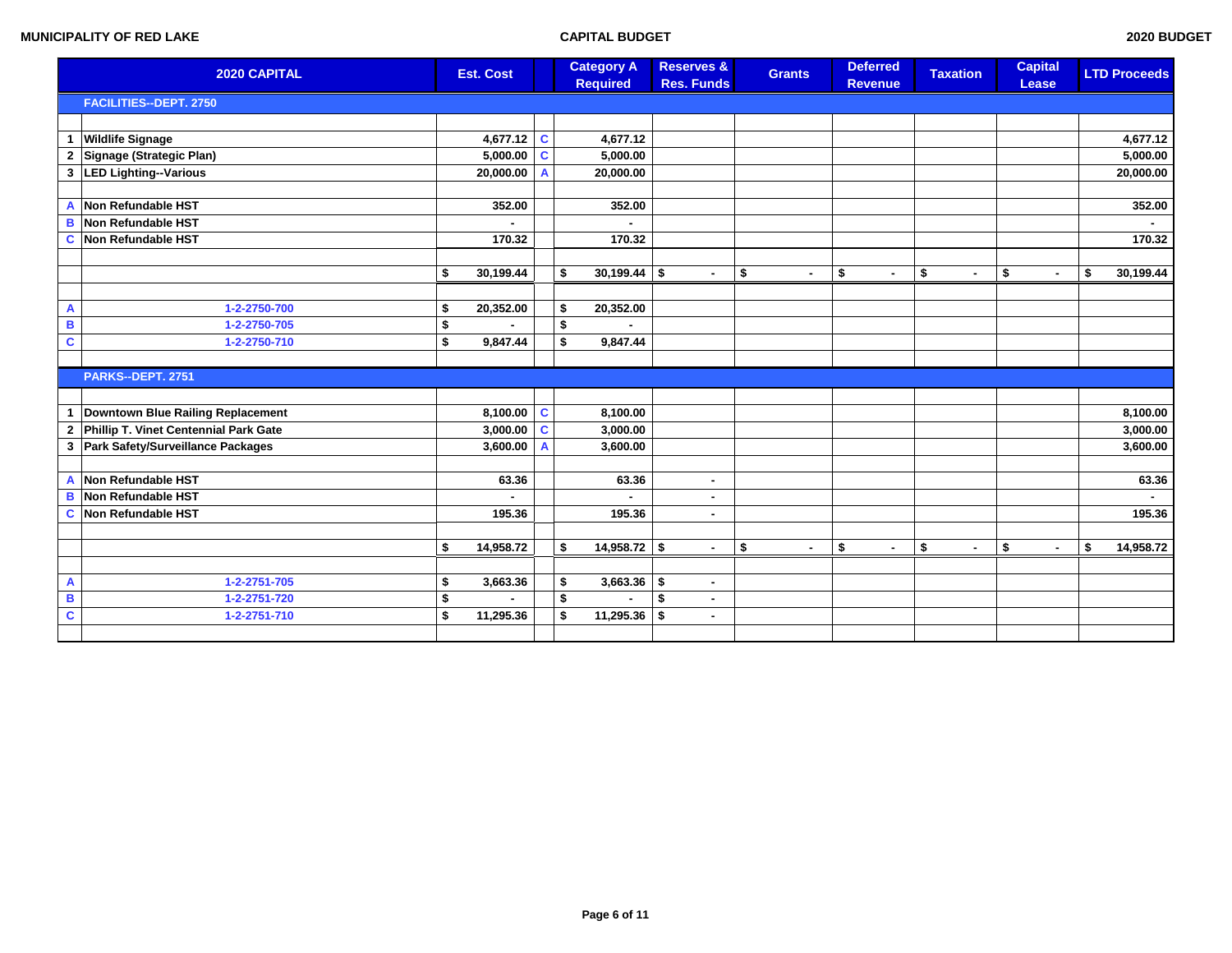|                         | 2020 CAPITAL                        | <b>Est. Cost</b>     |   | <b>Category A</b><br><b>Required</b> | <b>Reserves &amp;</b><br><b>Res. Funds</b> | <b>Grants</b>        | <b>Deferred</b><br><b>Revenue</b> | <b>Taxation</b>      | <b>Capital</b><br>Lease | <b>LTD Proceeds</b> |
|-------------------------|-------------------------------------|----------------------|---|--------------------------------------|--------------------------------------------|----------------------|-----------------------------------|----------------------|-------------------------|---------------------|
|                         | <b>MUNICIPAL OFFICE--DEPT. 2754</b> |                      |   |                                      |                                            |                      |                                   |                      |                         |                     |
|                         |                                     |                      |   |                                      |                                            |                      |                                   |                      |                         |                     |
| $\mathbf{1}$            | Repair/Repaint Siding               |                      | A | ÷                                    |                                            |                      |                                   |                      |                         | $\blacksquare$      |
| $\mathbf{2}$            | Carpet--front office area           | 14,800.00            | A | 14,800.00                            |                                            |                      |                                   |                      |                         | 14,800.00           |
| 3                       | Carpet--back office area            | 13,440.00            | A | 13,440.00                            |                                            |                      |                                   |                      |                         | 13,440.00           |
| 4                       | <b>Geothermal Pump</b>              | 3,950.00             |   | 3,950.00                             |                                            |                      | 3,950.00                          |                      |                         |                     |
|                         |                                     |                      |   |                                      |                                            |                      |                                   |                      |                         |                     |
| A                       | Non Refundable HST                  | 566.54               |   | 566.54                               | $\blacksquare$                             |                      | 69.52                             |                      |                         | 497.02              |
| B                       | Non Refundable HST                  |                      |   |                                      |                                            |                      | ÷                                 |                      |                         |                     |
| $\mathbf c$             | Non Refundable HST                  | $\blacksquare$       |   | ٠                                    | $\blacksquare$                             |                      | ٠                                 |                      |                         | ٠                   |
| D                       | Non Refundable HST                  | ٠                    |   | ٠                                    |                                            |                      | ٠                                 |                      |                         |                     |
|                         |                                     |                      |   |                                      |                                            |                      |                                   |                      |                         |                     |
|                         |                                     | 32,756.54<br>\$      |   | $32,756.54$ \$<br>\$                 | $\sim$                                     | \$<br>$\mathbf{r}$   | $4,019.52$ \$<br>\$               | $\bullet$            | \$<br>$\sim$            | \$<br>28,737.02     |
|                         |                                     |                      |   |                                      |                                            |                      |                                   |                      |                         |                     |
| $\mathbf{A}$            | 1-2-2754-700                        | \$<br>32,756.54      |   | $32,756.54$ \$<br>\$                 | $\sim$                                     |                      |                                   |                      |                         |                     |
| $\overline{\mathbf{B}}$ | 1-2-2754-703                        | \$                   |   | \$<br>٠                              | \$<br>٠                                    |                      |                                   |                      |                         |                     |
| $\overline{\mathbf{c}}$ | 1-2-2754-705                        | \$<br>$\blacksquare$ |   | \$<br>÷                              | \$<br>$\blacksquare$                       |                      |                                   |                      |                         |                     |
| D                       | 1-2-2754-709                        | \$<br>$\blacksquare$ |   | \$<br>٠                              | \$<br>$\blacksquare$                       |                      |                                   |                      |                         |                     |
|                         |                                     |                      |   |                                      |                                            |                      |                                   |                      |                         |                     |
|                         | <b>BEACHES--DEPT. 2755</b>          |                      |   |                                      |                                            |                      |                                   |                      |                         |                     |
|                         |                                     |                      |   |                                      |                                            |                      |                                   |                      |                         |                     |
| $\mathbf 1$             | Kinsemen Beach Equipment            | 29,716.42            | A | 29,716.42                            |                                            |                      |                                   |                      |                         | 29,716.42           |
|                         |                                     |                      |   |                                      |                                            |                      |                                   |                      |                         |                     |
|                         |                                     |                      |   |                                      |                                            |                      |                                   |                      |                         |                     |
| A                       | Non Refundable HST                  | 523.01               |   | 523.01                               |                                            |                      |                                   |                      |                         | 523.01              |
|                         |                                     |                      |   |                                      |                                            |                      |                                   |                      |                         |                     |
|                         |                                     | \$<br>30,239.42      |   | $30,239.42$ \$<br>\$                 | $\sim$                                     | \$<br>$\blacksquare$ | \$<br>$\sim$                      | \$<br>$\blacksquare$ | \$<br>$\sim$            | \$<br>30,239.42     |
|                         |                                     |                      |   |                                      |                                            |                      |                                   |                      |                         |                     |
| A                       | 1-2-2755-705                        | 30,239.42            |   | 30,239.42                            |                                            |                      |                                   |                      |                         |                     |
|                         |                                     |                      |   |                                      |                                            |                      |                                   |                      |                         |                     |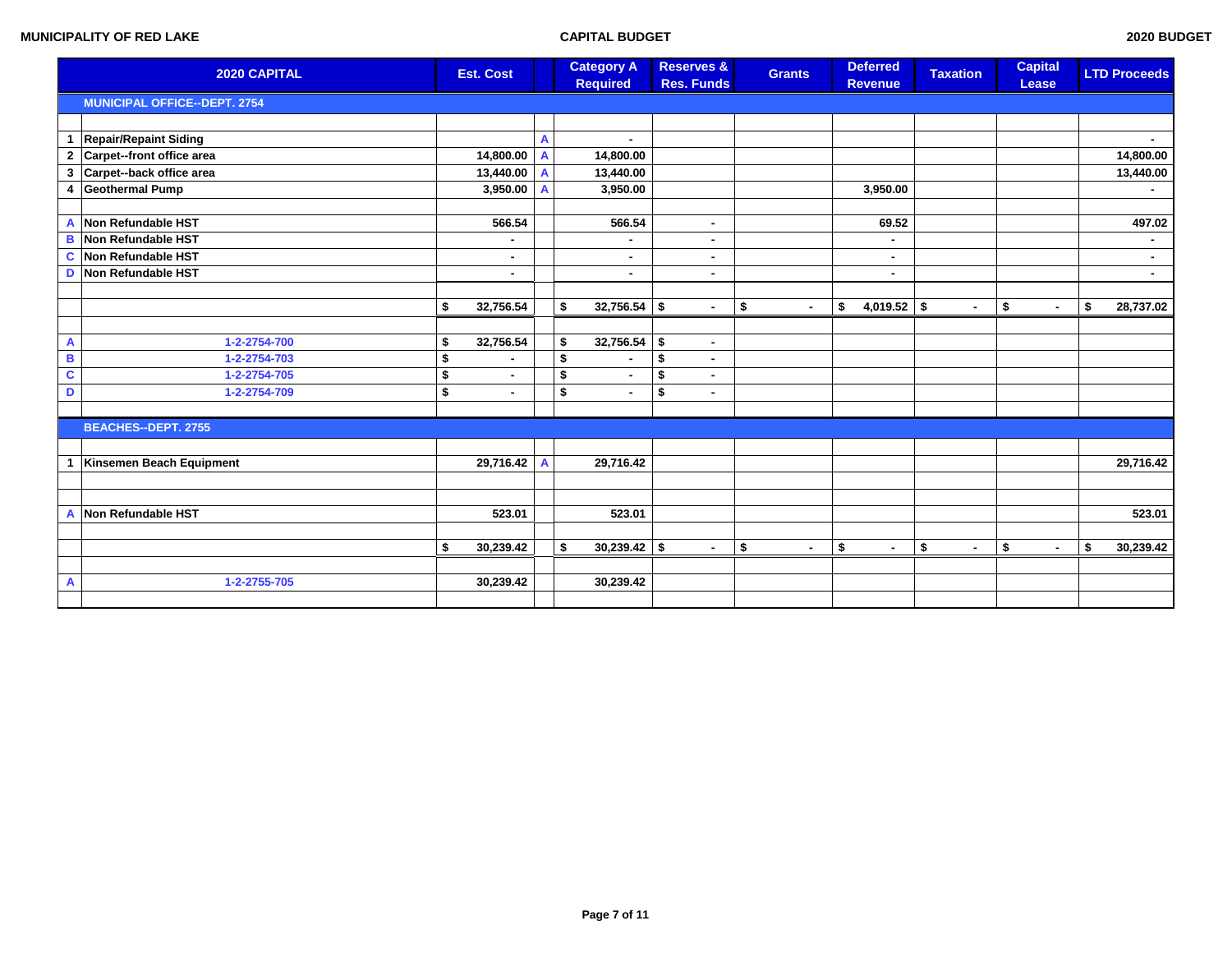| 2020 CAPITAL              |                                              | <b>Est. Cost</b>   |   | <b>Category A</b><br><b>Required</b> | <b>Reserves &amp;</b><br><b>Res. Funds</b> | <b>Grants</b>        | <b>Deferred</b><br><b>Revenue</b> | <b>Taxation</b>    | <b>Capital</b><br>Lease | <b>LTD Proceeds</b> |
|---------------------------|----------------------------------------------|--------------------|---|--------------------------------------|--------------------------------------------|----------------------|-----------------------------------|--------------------|-------------------------|---------------------|
|                           | <b>RECREATION CLUSTER--DEPT. 2757</b>        |                    |   |                                      |                                            |                      |                                   |                    |                         |                     |
|                           |                                              |                    |   |                                      |                                            |                      |                                   |                    |                         |                     |
| $\mathbf{1}$              | Ballfield Light Pole Replacement (x 2)       | 40,000.00 A        |   | 40,000.00                            |                                            |                      |                                   |                    |                         | 40,000.00           |
| $\mathbf{2}$              | <b>Market Pavillion Landscaping</b>          | $10,000.00$ D      |   | 10,000.00                            |                                            |                      |                                   |                    |                         | 10,000.00           |
| $\mathbf{3}$              | Pavililon Ice/Snow Falling Fix               | 90,000.00          | A | 90,000.00                            |                                            |                      |                                   |                    |                         | 90,000.00           |
|                           |                                              |                    |   |                                      |                                            |                      |                                   |                    |                         |                     |
| A                         | Non Refundable HST                           | 2,288.00           |   | 2,288.00                             |                                            |                      |                                   |                    |                         | 2,288.00            |
| B                         | Non Refundable HST                           | $\mathbf{r}$       |   | $\blacksquare$                       |                                            |                      |                                   |                    |                         | $\sim$              |
| C                         | Non Refundable HST                           | ä,                 |   | $\blacksquare$                       |                                            |                      |                                   |                    |                         | $\sim$              |
| D                         | Non Refundable HST                           | 176.00             |   | 176.00                               |                                            |                      |                                   |                    |                         | 176.00              |
|                           |                                              |                    |   |                                      |                                            |                      |                                   |                    |                         |                     |
|                           |                                              | \$<br>142,464.00   |   | \$<br>$142,464.00$ \$                | $\sim$                                     | \$<br>÷.             | \$<br>$\sim$                      | \$<br>$\mathbf{r}$ | \$<br>$\sim$            | \$<br>142,464.00    |
|                           |                                              |                    |   |                                      |                                            |                      |                                   |                    |                         |                     |
| $\boldsymbol{\mathsf{A}}$ | 1-2-2757-700                                 | \$<br>132,288.00   |   | \$<br>132,288.00                     |                                            |                      |                                   |                    |                         | \$<br>132,288.00    |
| $\, {\bf B}$              | 1-2-2757-706                                 | \$<br>$\mathbf{r}$ |   | \$<br>$\mathbf{r}$                   |                                            |                      |                                   |                    |                         | \$<br>$\sim$        |
| $\overline{\mathbf{c}}$   | 1-2-2757-711                                 | \$                 |   | \$<br>$\sim$                         |                                            |                      |                                   |                    |                         | \$                  |
| D                         | 1-2-2757-720                                 | \$<br>10,176.00    |   | \$<br>10,176.00                      |                                            |                      |                                   |                    |                         | \$<br>10,176.00     |
|                           |                                              |                    |   |                                      |                                            |                      |                                   |                    |                         |                     |
|                           | <b>CEMETERY--DEPT. 2786</b>                  |                    |   |                                      |                                            |                      |                                   |                    |                         |                     |
|                           |                                              |                    |   |                                      |                                            |                      |                                   |                    |                         |                     |
| $\mathbf{1}$              | <b>Ground Improvements</b>                   | 10,000.00          | B | 10,000.00                            |                                            |                      |                                   |                    |                         | 10,000.00           |
|                           |                                              |                    |   |                                      |                                            |                      |                                   |                    |                         |                     |
| A                         | Non Refundable HST                           | $\blacksquare$     |   | $\sim$                               |                                            |                      |                                   |                    |                         | $\sim$              |
| B                         | Non Refundable HST                           | 176.00             |   | 176.00                               |                                            |                      |                                   |                    |                         | 176.00              |
|                           |                                              |                    |   |                                      |                                            |                      |                                   |                    |                         |                     |
|                           |                                              | \$<br>10,176.00    |   | \$<br>$10,176.00$ \$                 | $\sim$                                     | \$<br>$\sim$         | \$<br>$\sim$                      | \$<br>$\sim$       | \$<br>$\sim$            | \$<br>10,176.00     |
|                           |                                              |                    |   |                                      |                                            |                      |                                   |                    |                         |                     |
| A                         | 1-2-2786-705                                 | \$                 |   | \$                                   |                                            |                      |                                   |                    |                         |                     |
| $\, {\bf B}$              | 1-2-2786-720                                 | \$<br>10,176.00    |   | \$<br>10,176.00                      |                                            |                      |                                   |                    |                         |                     |
|                           |                                              |                    |   |                                      |                                            |                      |                                   |                    |                         |                     |
|                           | <b>RED LAKE COMMUNITY CENTRE--DEPT. 2789</b> |                    |   |                                      |                                            |                      |                                   |                    |                         |                     |
|                           |                                              |                    |   |                                      |                                            |                      |                                   |                    |                         |                     |
| $\mathbf{1}$              | <b>Fuel Storage</b>                          | 1,196.00   B       |   | 1,196.00                             |                                            |                      |                                   |                    |                         | 1,196.00            |
| $\mathbf{2}$              | Tool Storage Cabinet/Bench                   | $3,948.00$ B       |   | 3,948.00                             |                                            |                      |                                   |                    |                         | 3,948.00            |
|                           |                                              |                    |   |                                      |                                            |                      |                                   |                    |                         |                     |
| A                         | Non Refundable HST                           | L.                 |   | $\overline{a}$                       |                                            |                      |                                   |                    |                         | $\mathbf{r}$        |
| B                         | Non Refundable HST                           | 90.53              |   | 90.53                                |                                            |                      |                                   |                    |                         | 90.53               |
|                           |                                              |                    |   |                                      |                                            |                      |                                   |                    |                         |                     |
|                           |                                              | \$<br>5,234.53     |   | \$<br>$5,234.53$ \$                  | $\sim$                                     | \$<br>$\blacksquare$ | \$<br>$\sim$                      | \$<br>$\sim$       | \$<br>$\bullet$         | \$<br>5,234.53      |
|                           |                                              |                    |   |                                      |                                            |                      |                                   |                    |                         |                     |
| $\mathbf{A}$              | 1-2-2789-700                                 | \$<br>$\mathbf{r}$ |   | \$<br>$\blacksquare$                 |                                            |                      |                                   |                    |                         | \$                  |
| $\overline{\mathbf{B}}$   | 1-2-2789-705                                 | \$<br>5,234.53     |   | \$<br>5,234.53                       |                                            |                      |                                   |                    |                         | \$<br>5,234.53      |
|                           |                                              |                    |   |                                      |                                            |                      |                                   |                    |                         |                     |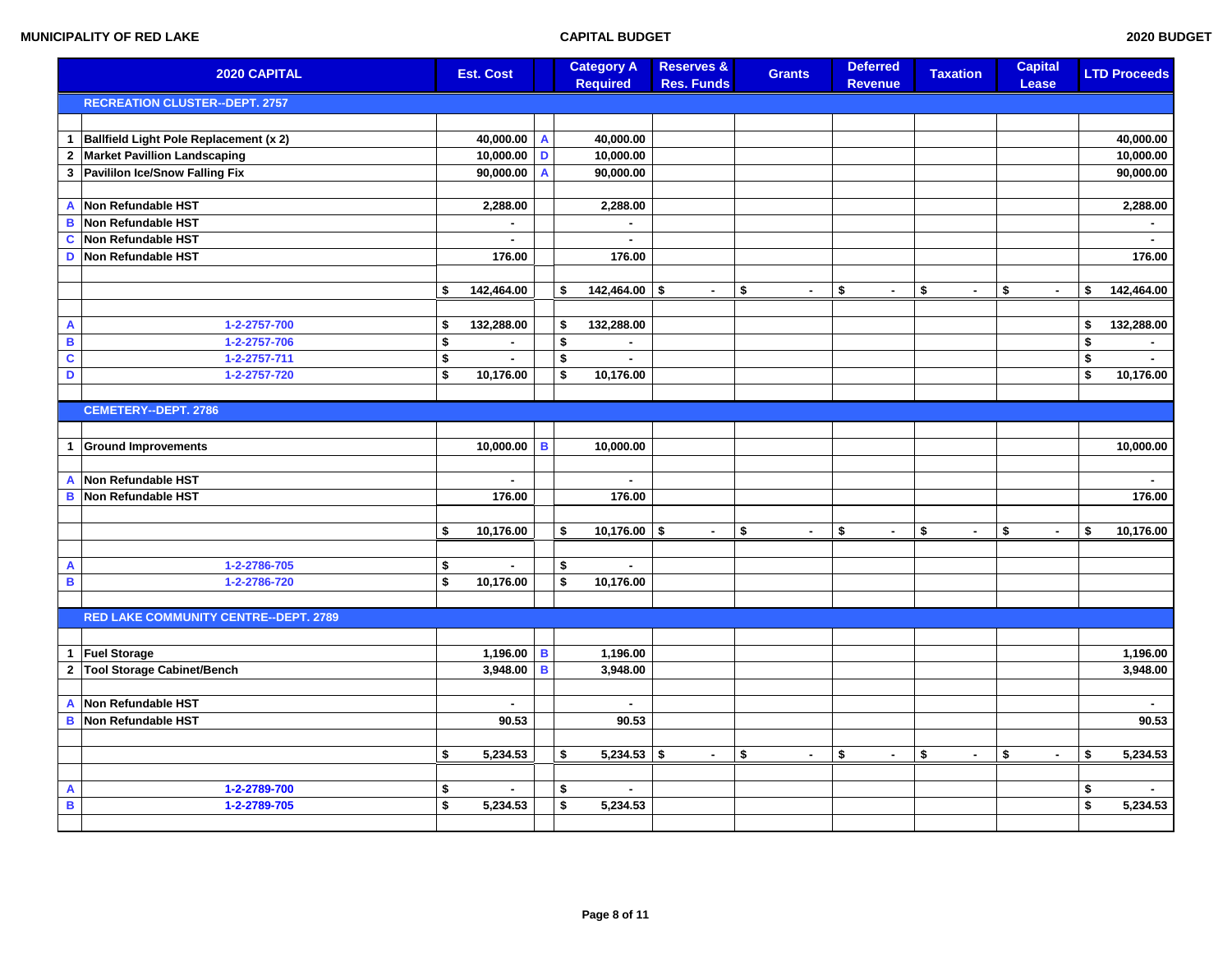|                           | 2020 CAPITAL                       |    | <b>Est. Cost</b> |   | <b>Category A</b><br><b>Required</b> | <b>Reserves &amp;</b><br><b>Res. Funds</b> | <b>Grants</b>        | <b>Deferred</b><br><b>Revenue</b> | <b>Taxation</b> |                          | <b>Lease</b> | <b>Capital</b> | <b>LTD Proceeds</b> |
|---------------------------|------------------------------------|----|------------------|---|--------------------------------------|--------------------------------------------|----------------------|-----------------------------------|-----------------|--------------------------|--------------|----------------|---------------------|
|                           | ARENA--DEPT.2790                   |    |                  |   |                                      |                                            |                      |                                   |                 |                          |              |                |                     |
|                           |                                    |    |                  |   |                                      |                                            |                      |                                   |                 |                          |              |                |                     |
| $\mathbf{1}$              | Hot Water Storage Tank             |    | 3,820.00         | B | 3,820.00                             |                                            |                      |                                   |                 |                          |              |                | 3,820.00            |
| $\mathbf{2}$              | Arena Stair/Ramp Repair            |    | 40,000.00        | A | 40,000.00                            | 40,000.00                                  |                      |                                   |                 |                          |              |                |                     |
|                           |                                    |    |                  |   |                                      |                                            |                      |                                   |                 |                          |              |                |                     |
| $\overline{A}$            | Non Refundable HST                 |    | 704.00           |   | 704.00                               | 704.00                                     |                      |                                   |                 |                          |              |                |                     |
| B                         | Non Refundable HST                 |    | 67.23            |   | 67.23                                |                                            |                      |                                   |                 |                          |              |                | 67.23               |
|                           |                                    |    |                  |   |                                      |                                            |                      |                                   |                 |                          |              |                |                     |
|                           |                                    | \$ | 44,591.23        |   | \$<br>$44,591.23$ \$                 | $40,704.00$ \$                             | $\blacksquare$       | \$<br>٠                           | \$              | $\sim$                   | \$           | $\blacksquare$ | \$<br>3,887.23      |
|                           |                                    |    |                  |   |                                      |                                            |                      |                                   |                 |                          |              |                |                     |
| A                         | 1-2-2790-700                       | \$ | 40,704.00        |   | 40,704.00<br>\$                      |                                            |                      |                                   |                 |                          |              |                | \$                  |
| $\, {\bf B} \,$           | 1-2-2790-705                       | \$ | 3,887.23         |   | \$<br>3,887.23                       |                                            |                      |                                   |                 |                          |              |                | \$<br>3,887.23      |
|                           |                                    |    |                  |   |                                      |                                            |                      |                                   |                 |                          |              |                |                     |
|                           | <b>HERITAGE CENTRE--DEPT. 2800</b> |    |                  |   |                                      |                                            |                      |                                   |                 |                          |              |                |                     |
|                           |                                    |    |                  |   |                                      |                                            |                      |                                   |                 |                          |              |                |                     |
| $\mathbf 1$               | <b>Boiler Replacement</b>          |    | 5,078.20         | A | 5,078.20                             |                                            |                      |                                   |                 |                          |              |                | 5,078.20            |
|                           |                                    |    |                  |   |                                      |                                            |                      |                                   |                 |                          |              |                |                     |
| A                         | Non Refundable HST                 |    | 89.38            |   | 89.38                                |                                            |                      |                                   |                 |                          |              |                | 89.38               |
|                           |                                    |    |                  |   |                                      |                                            |                      |                                   |                 |                          |              |                |                     |
|                           |                                    | \$ | 5,167.58         |   | $5,167.58$ \$<br>\$                  | $\overline{a}$                             | \$<br>$\blacksquare$ | \$<br>÷                           | $\pmb{\$}$      | $\overline{\phantom{a}}$ | \$           | $\sim$         | \$<br>5,167.58      |
|                           |                                    |    |                  |   |                                      |                                            |                      |                                   |                 |                          |              |                |                     |
| $\boldsymbol{\mathsf{A}}$ | 1-2-2800-700                       | \$ | 5,167.58         |   | \$<br>5,167.58                       |                                            |                      |                                   |                 |                          |              |                |                     |
|                           | LIBRARY--DEPT. 2850                |    |                  |   |                                      |                                            |                      |                                   |                 |                          |              |                |                     |
|                           |                                    |    |                  |   |                                      |                                            |                      |                                   |                 |                          |              |                |                     |
|                           |                                    |    |                  |   |                                      |                                            |                      |                                   |                 |                          |              |                |                     |
| $\mathbf{1}$              | Windows--Balmertown Library        |    | 17,564.69        | A | 17,564.69                            |                                            |                      |                                   |                 |                          |              |                | 17,564.69           |
| $\mathbf{2}$              | Siding--Balmertown Library         |    | 16,959.02        | A | 16,959.02                            |                                            |                      |                                   |                 |                          |              |                | 16,959.02           |
| $\mathsf{A}$              | Non Refundable HST                 |    | 607.62           |   | 607.62                               |                                            |                      |                                   |                 |                          |              |                | 607.62              |
|                           |                                    |    |                  |   |                                      |                                            |                      |                                   |                 |                          |              |                |                     |
|                           |                                    | \$ | 35,131.33        |   | $35,131.33$ \$<br>\$                 | $\blacksquare$                             | \$<br>$\blacksquare$ | \$<br>$\sim$                      | \$              | $\sim$                   | \$           | $\blacksquare$ | \$<br>35,131.33     |
|                           |                                    |    |                  |   |                                      |                                            |                      |                                   |                 |                          |              |                |                     |
| A                         | 1-2-2850-700                       | \$ | 35,131.33        |   | 35,131.33<br>\$                      |                                            |                      |                                   |                 |                          |              |                | \$<br>35,131.33     |
|                           |                                    |    |                  |   |                                      |                                            |                      |                                   |                 |                          |              |                |                     |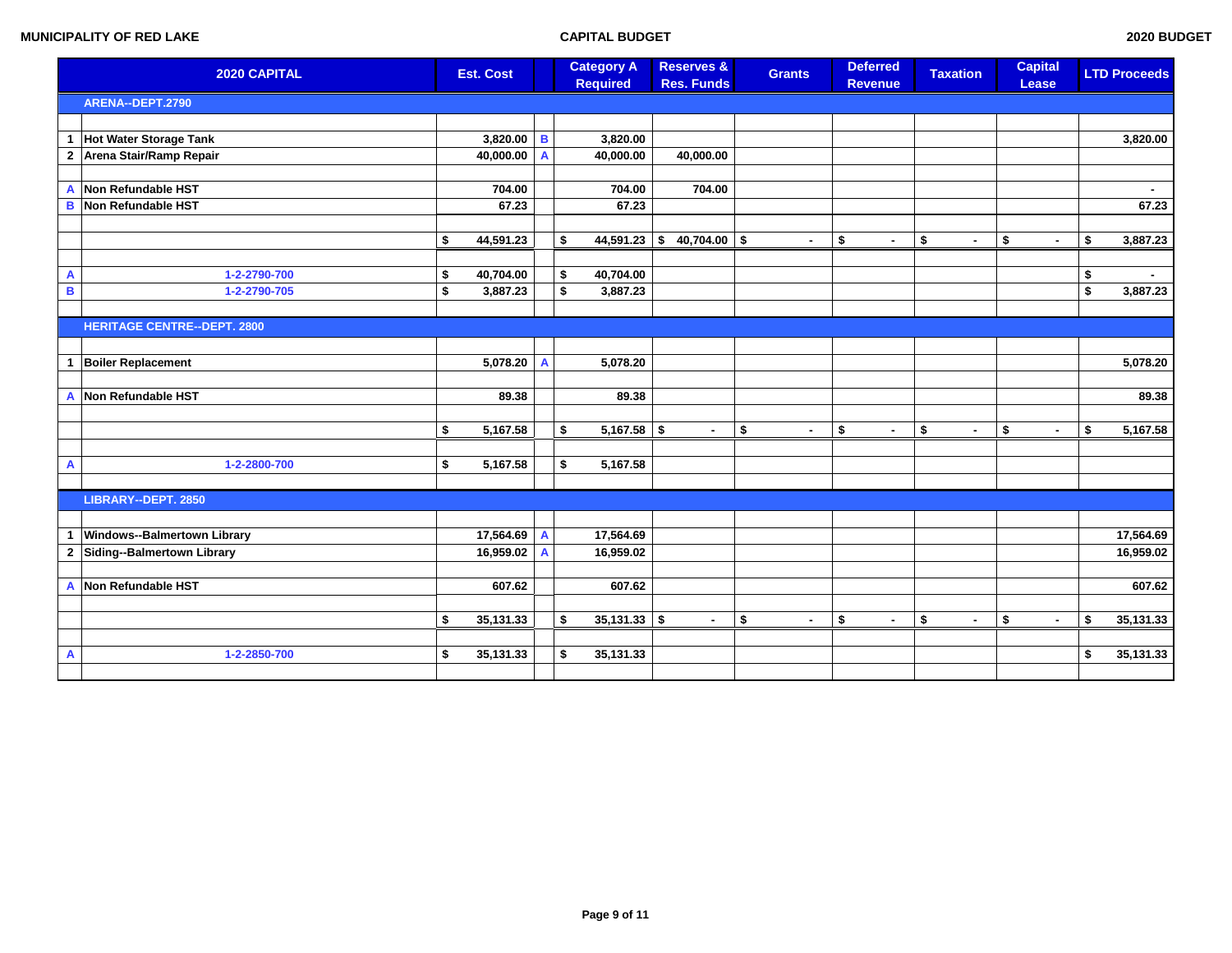|                | 2020 CAPITAL                                 |    | <b>Est. Cost</b> |   | <b>Category A</b><br><b>Required</b> |                 | <b>Reserves &amp;</b><br><b>Res. Funds</b> | <b>Grants</b>                  | <b>Deferred</b><br><b>Revenue</b> | <b>Taxation</b>    | <b>Capital</b><br>Lease | <b>LTD Proceeds</b> |
|----------------|----------------------------------------------|----|------------------|---|--------------------------------------|-----------------|--------------------------------------------|--------------------------------|-----------------------------------|--------------------|-------------------------|---------------------|
|                | RESIDENTIAL PROPERTY DEVELOPMENT--DEPT. 2955 |    |                  |   |                                      |                 |                                            |                                |                                   |                    |                         |                     |
|                |                                              |    |                  |   |                                      |                 |                                            |                                |                                   |                    |                         |                     |
| -1             | <b>Block G--Road Access</b>                  |    | 4,000.00         | A |                                      | 4,000.00        |                                            |                                | 4,000.00                          |                    |                         | ٠                   |
|                | 2 Block G--Water (to Lot Line)               |    | 25,000.00        | C |                                      | 25,000.00       |                                            |                                | 25,000.00                         |                    |                         | $\blacksquare$      |
| 3              | Block G--Sewage (to Lot Line)                |    | 15,000.00        | B |                                      | 15,000.00       |                                            |                                | 15,000.00                         |                    |                         |                     |
|                |                                              |    |                  |   |                                      |                 |                                            |                                |                                   |                    |                         |                     |
| A              | Non Refundable HST                           |    | 70.40            |   |                                      | 70.40           | $\mathbf{r}$                               |                                | 70.40                             |                    |                         | ٠                   |
| B              | Non Refundable HST                           |    | 264.00           |   |                                      | 264.00          | $\sim$                                     |                                | 264.00                            |                    |                         | $\blacksquare$      |
| C              | Non Refundable HST                           |    | 440.00           |   |                                      | 440.00          | ٠.                                         |                                | 440.00                            |                    |                         | ۰.                  |
| D              | Non Refundable HST                           |    |                  |   |                                      |                 | ٠.                                         |                                | ٠                                 |                    |                         | $\sim$              |
|                |                                              |    |                  |   |                                      |                 |                                            |                                |                                   |                    |                         |                     |
|                |                                              | \$ | 44,774.40        |   | \$                                   | 44,774.40 \$    | $\blacksquare$                             | \$<br>$\blacksquare$           | $$44,774.40$ \\$                  | $\blacksquare$     | \$<br>$\blacksquare$    | \$<br>$\sim$        |
|                |                                              |    |                  |   |                                      |                 |                                            |                                |                                   |                    |                         |                     |
| A              | 1-2-2955-706                                 | \$ | 4,070.40         |   | \$                                   | 4,070.40        |                                            |                                |                                   |                    |                         |                     |
| B              | 1-2-2955-707                                 | \$ | 15,264.00        |   | \$                                   | 15,264.00       |                                            |                                |                                   |                    |                         |                     |
| $\mathbf c$    | 1-2-2955-708                                 | \$ | 25,440.00        |   | \$                                   | 25,440.00       |                                            |                                |                                   |                    |                         |                     |
| $\mathbf D$    | 1-2-2955-711                                 | \$ | $\blacksquare$   |   | \$                                   | ٠               |                                            |                                |                                   |                    |                         |                     |
|                |                                              |    |                  |   |                                      |                 |                                            |                                |                                   |                    |                         |                     |
|                | AIRPORT--DEPT. 2970                          |    |                  |   |                                      |                 |                                            |                                |                                   |                    |                         |                     |
|                |                                              |    |                  |   |                                      |                 |                                            |                                |                                   |                    |                         |                     |
|                | Runway/Apron Rehabilitation                  |    | 2,165,197.89     | D |                                      | 2,165,197.89    |                                            | 2,165,197.89                   |                                   |                    |                         |                     |
| $\overline{2}$ | <b>Heat Pump Replacement</b>                 |    | 30,397.00        | A |                                      | 30,397.00       |                                            |                                |                                   |                    |                         | 30,397.00           |
| 3              | Pay Park Machine Upgrades                    |    | 28,500.00        | A |                                      | 28,500.00       |                                            |                                |                                   |                    |                         | 28,500.00           |
| $\overline{4}$ | Annual Crack Sealing and Repair (Apron)      |    | 10,000.00        | D |                                      | 10,000.00       |                                            |                                |                                   |                    |                         | 10,000.00           |
| 5              | <b>Rotary Lawn Mower</b>                     |    | 40,000.00        |   |                                      | 40,000.00       | 40,000.00                                  |                                |                                   |                    |                         |                     |
|                |                                              |    |                  |   |                                      |                 |                                            |                                |                                   |                    |                         |                     |
|                |                                              |    |                  |   |                                      |                 |                                            |                                |                                   |                    |                         |                     |
|                |                                              |    | \$ 2,274,094.89  |   | \$                                   | 2,274,094.89 \$ |                                            | $40,000.00$ \$ 2,165,197.89 \$ | ÷.                                | \$<br>$\mathbf{r}$ | \$<br>$\sim$            | \$<br>68,897.00     |
|                |                                              |    |                  |   |                                      |                 |                                            |                                |                                   |                    |                         |                     |
| A              | 1-2-2970-705                                 | \$ | 98,897.00        |   | \$                                   | 98,897.00       |                                            |                                |                                   |                    |                         |                     |
| B              | 1-2-2970-706                                 | \$ |                  |   | \$                                   | $\sim$          |                                            |                                |                                   |                    |                         |                     |
| C              | 1-2-2970-716                                 | \$ | $\blacksquare$   |   | \$                                   | $\blacksquare$  |                                            |                                |                                   |                    |                         |                     |
| D              | 1-2-2970-720                                 |    | \$ 2,175,197.89  |   | \$2,175,197.89                       |                 |                                            |                                |                                   |                    |                         |                     |
|                |                                              |    |                  |   |                                      |                 |                                            |                                |                                   |                    |                         |                     |
|                | <b>HST 100% Refundable</b>                   |    |                  |   |                                      |                 |                                            |                                |                                   |                    |                         |                     |
|                |                                              |    |                  |   |                                      |                 |                                            |                                |                                   |                    |                         |                     |